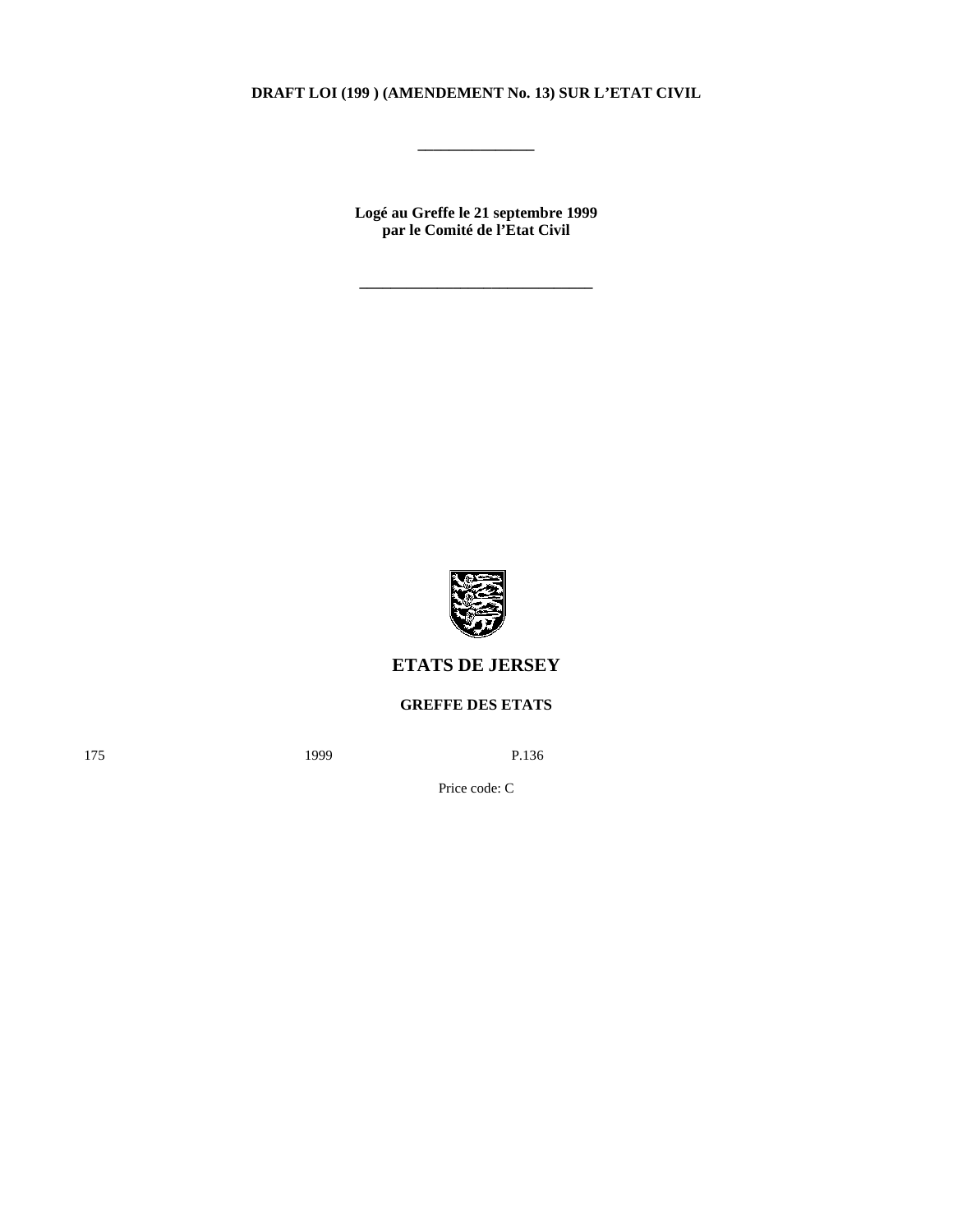#### **Report**

The requirement of the Loi (1842) sur l'Etat Civil that a child born during the subsistence of a valid marriage has to be registered as the legitimate child of the husband and wife, even where the natural father of the child is not the husband has, for many years, been a source of resentment and criticism from some quarters.

It is also, quite possibly, in contravention of Article 8 of the European Convention on Human Rights, (the right to respect for private and family life) if the Law prevents the voluntary recognition by the natural father of his child (Jolie and Le Brun -v-Belgium (1986) 11418/85).

No doubt the 1842 Loi reflects the long-standing rule of the customary law (now given statutory force in the Legitimacy (Jersey) Law (1973)) and of English common law, known as the presumption of legitimacy.

The rule is that a child born to a married woman during the subsistence of her marriage is also the child of her husband.

Article 2(1) of the 1973 Law provides that "a child who is legitimate by birth is a child born or conceived during the subsistence of a lawful marriage of whom the father is the husband of the mother". Paragraph (2) of that Article, reflecting the customary law position, provides that the fact that a child is born or conceived during the subsistence of a lawful marriage raises a presumption that the husband is the father of the child, which may be rebutted only by strong and satisfactory evidence to the contrary. The presumption of legitimacy is probably of great antiquity, both here and in England, and is found in one form or another, in a great many other jurisdictions, whether based on common law or civil law.

In former times, when illegitimacy carried not only social stigma, but great legal disadvantages, and before scientific testing methods had appeared, the presumption carried greater significance than it does today.

The presumption is not, and never has been, irrefutable, however. Thus, evidence that the husband was incapable of being the father (by absence, impotency, etc.) could displace it. Also in England, but not, apparently, in Jersey, the presumption does not apply where the husband and wife are living apart under a decree of judicial separation.

Nowadays, with less difficulties attaching to illegitimacy, accurate blood and DNA testing and a different set of social moraes, the presumption has become somewhat less important, though there are still reasons to retain it. However, at least some room for flexibility in the procedures for registration of births which are in fact illegitimate, could be allowed.

The Etat Civil Committee has looked at ways to achieve this object for several years. It has not proved easy to find a way of doing so which allows registration of a birth in accordance with the facts but which does not affect the legitimacy of the birth in law.

The Committee believes that a way successfully to achieve this object has been found in the draft Law, at the same time providing a safeguard for the absent/estranged husband of a mother of a child registered as de facto illegitimate who believes himself to have been the father of the child.

The scheme of the draft Law is that if a married woman gives birth to a child which is in fact illegitimate (i.e. not her husband's child) the child may be registered as illegitimate with the natural father recorded as such in the register if -

- (a) the mother and de facto father so request by attending on the Registrar;
- (b) the mother so requests and produces declarations by herself and the father as to the actual parentage of the child;
- (c) the father so requests and he produces declarations from himself and the mother as to the actual parentage of the child.

This means that the register of births can reflect the facts of the situation, where the natural father wants to be recognised as such just as he can now where the mother is not married. The entry in the register, accordingly, is stated by the new Article 2 (3) of the Legitimacy (Jersey) Law 1973, inserted by the draft Law, to be prima facie evidence that the child is illegitimate, but not sufficient evidence on its own to displace the legal presumption that the child is legitimate. This means that to have the child's legal status confirmed, it will be necessary for a declaration of illegitimacy to be obtained from the Royal Court.

Where a married woman has a "de facto" illegitimate child but the father does not wish to be registered as the father, the child will be registered as the illegitimate child of the mother and no name or details of the father will be entered in the register in the same way as an illegitimate child of an unmarried mother can be registered at present.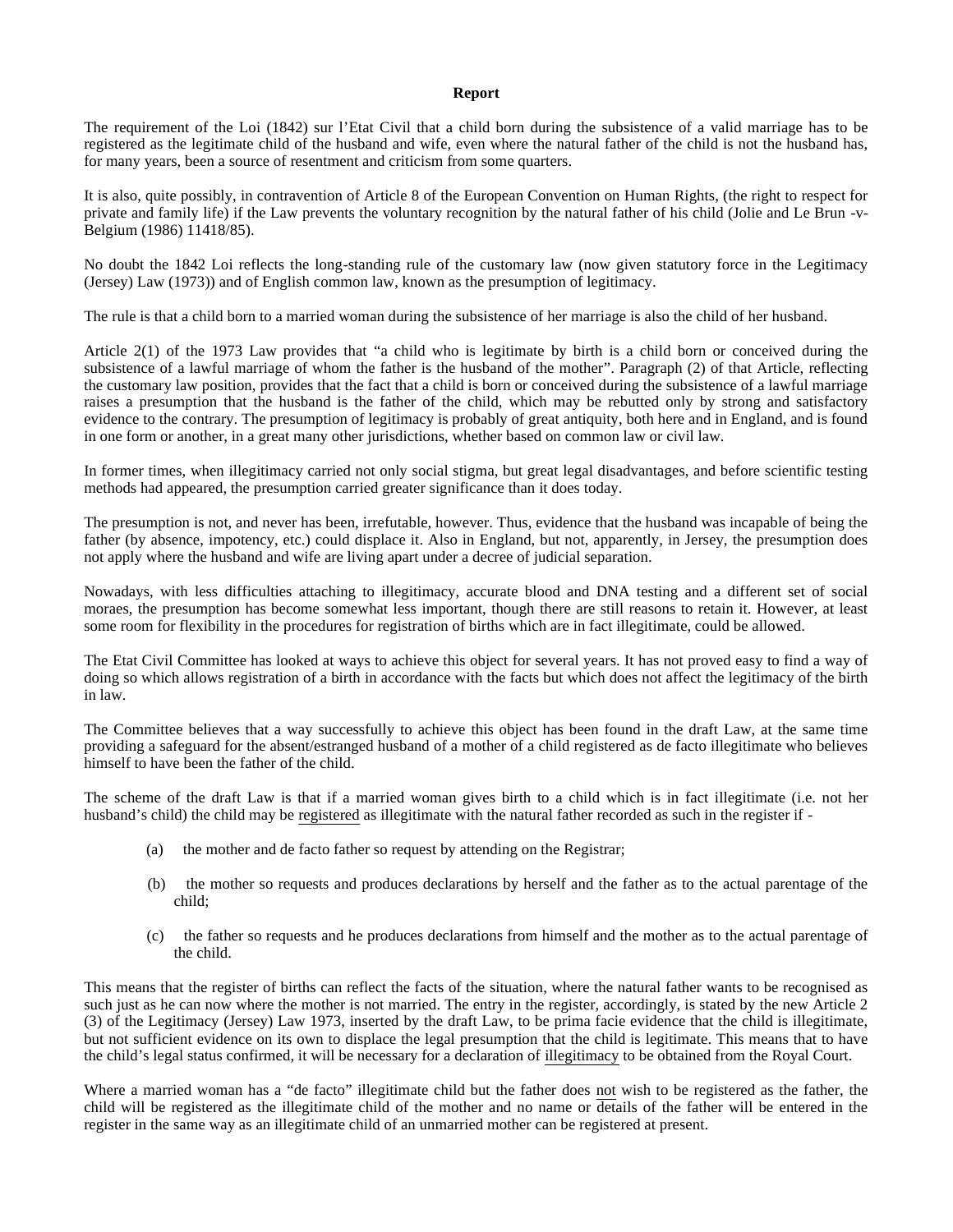The Etat Civil Committee was particularly concerned that the changes brought about by the amendments should not lead to the registration as illegitimate of a child who is really legitimate, for example, where the husband (and actual father) is away from the Island when the child is born and for a considerable period thereafter. The Committee is satisfied that there is no appreciable risk of this occurring both because it is inherently unlikely that these facts will arise and because, even if they did arise, it would require the mother or both the mother and (claimed) natural father to deceive or conspire to deceive the registrar (and the husband and everyone else) by making false reports or declarations. The mother, or she and the father, would therefore commit a criminal offence under the 1842 Law, punishable by up to a year in prison, and may also commit a more serious offence of conspiracy.

Further, in the unlikely event of this occurring, the register can be corrected if the husband and actual father asks for the amendment of the register by the Committee, under Article 59 of the Etat Civil Law. The Committee may, if it is unsure about such a case, refer it to the Royal Court for a decision.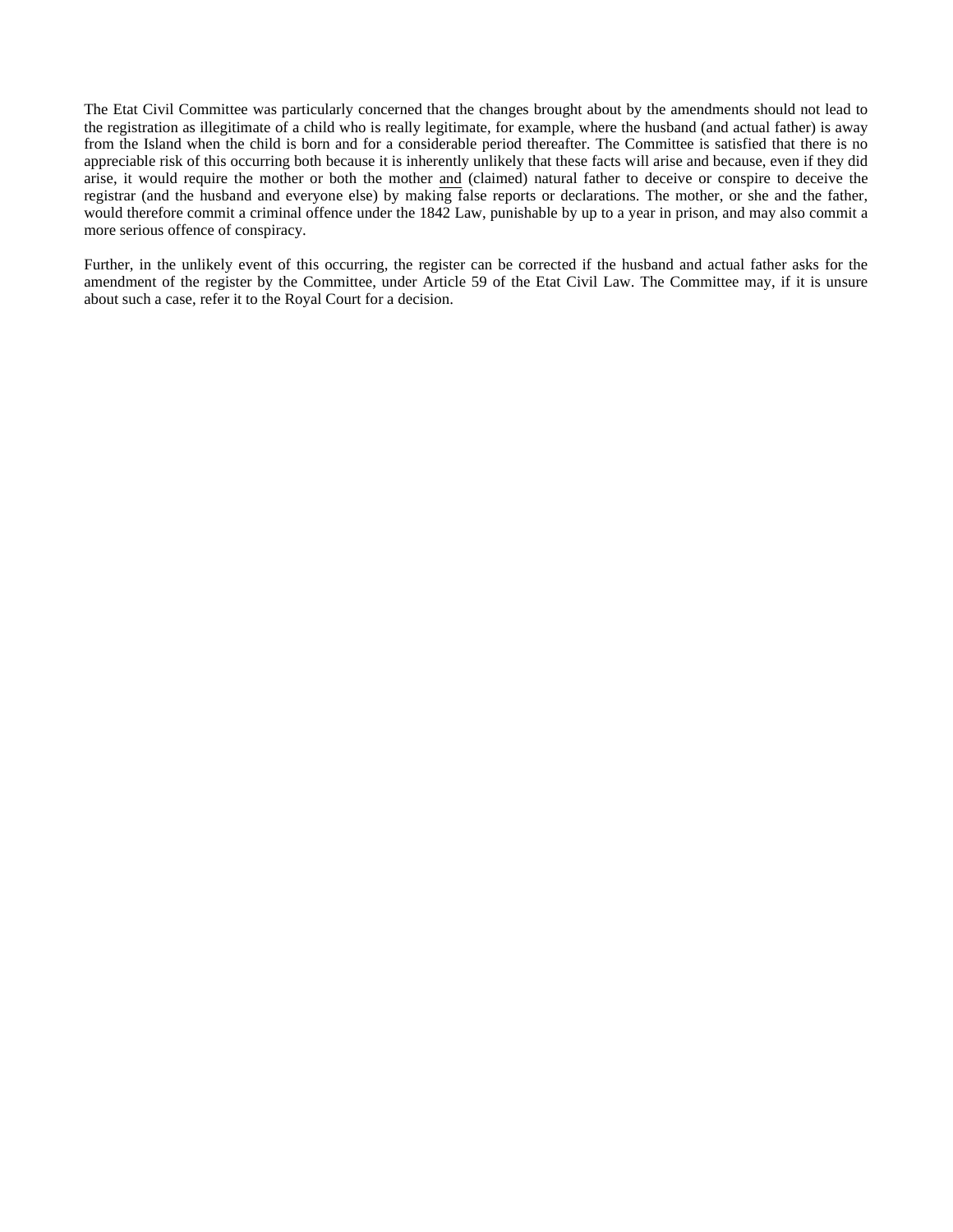#### **Explanatory Note**

This draft Law amends the *Loi (1842) sur l'Etat Civil* ('the Loi') regarding registration of the birth of a child whose parents are not married to each other.

*Article 1* replaces the existing Article 17A of the Loi and adds a new Article 17AA. The existing Article 17A applies where a mother is unmarried at the time of the birth of the child or, where she is married but the illegitimacy of the child has been established in proceedings. In either case, a name for the father of the child is only registered if requested by both the mother and natural father. The substituted Article 17A is of wider application, applying in any case where the mother and natural father are not married to each other at the time of the birth of the child. As before, a name for the father of the child is only registered if requested by the mother and the natural father. The new Article 17AA enables the re-registration of a birth, at the request of both the mother and natural father, where the name of the father was left blank when the birth was first registered.

*Articles 2, 3 and 4* make consequential amendments.

*Article 5* amends Article 2 of the Legitimacy (Jersey) Law 1973 to the effect that registration under Article 17A or 17AA of the Loi is prima facie evidence that the child is not legitimate but does not of itself rebut a presumption of legitimacy.

*Article 6* is the short title. If adopted, the Law will come into force upon registration in the Royal Court.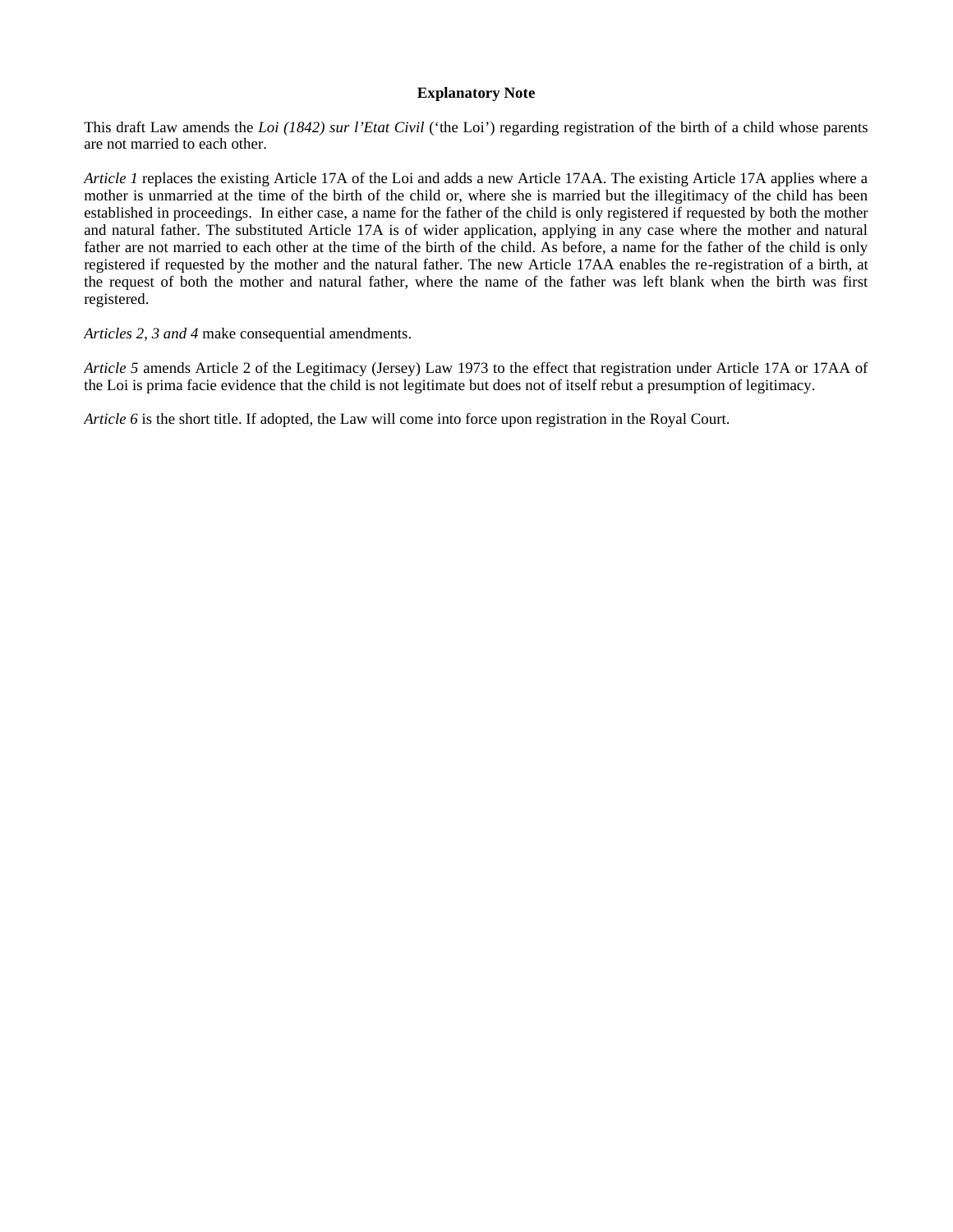#### ENGLISH TRANSLATION \_\_\_\_\_\_\_\_\_\_\_\_

#### **LOI (1999) (AMENDEMENT No. 13) SUR L'ETAT CIVIL \_\_\_\_\_\_\_\_\_\_\_\_**

**A LAW** to amend further the Loi (1842) sur l'Etat Civil and to amend consequentially other Laws; sanctioned by Order of Her Majesty in Council of the

> *(Registered on the day of 1999)* \_\_\_\_\_\_\_\_\_\_\_\_

**\_\_\_\_\_\_\_\_\_\_\_\_**

#### **STATES OF JERSEY \_\_\_\_\_\_\_\_\_\_\_\_**

The day of 1999 \_\_\_\_\_\_\_\_\_\_\_\_

 **THE STATES,** subject to the sanction of Her Most Excellent Majesty in Council, have adopted the following Law -

#### ARTICLE 1

 For Article 17A of the Loi (1842) sur l'Etat Civil, as amended (hereinafter referred to as "the principal Law") there shall be substituted the following Articles -

#### "ARTICLE 17A

 (1) Notwithstanding the foregoing provisions of the present Law, in the case of a child whose father and mother were not married to each other at the time of his birth, no person shall be required, as father of the child, to give information concerning the birth of the child, and the Registrar of the parish shall not record in the Register of Births the name of any person as being that of the father of the child except -

- (a) at the joint request of the mother and the person stating himself to be the father of the child; or
- (b) at the request of the mother, on production
	- (i) of a declaration made by the mother that that person is the father of the child, and
	- (ii) of a declaration made by that person stating himself to be the father of the child;
	- or
- (c) at the request of that person, on production
	- (i) of a declaration made by that person stating himself to be the father of the child, and
	- (ii) of a declaration made by the mother that that person is the father of the child.

 (2) Every person making a request in accordance with sub-paragraph (a), (b) or (c) of paragraph (1) of this Article shall sign the Register of Births in the presence of the said Registrar.

 (3) Where, in the case of a child whose father and mother were not married to each other at the time of his birth, a person stating himself to be the father of the child makes a request to the Registrar in accordance with subparagraph (c) of paragraph (1) of this Article, the giving of information by him concerning the birth of the child and the signing of the register by him in the presence of the Registrar shall act as a discharge of any duty imposed by Article 9 of the present Law.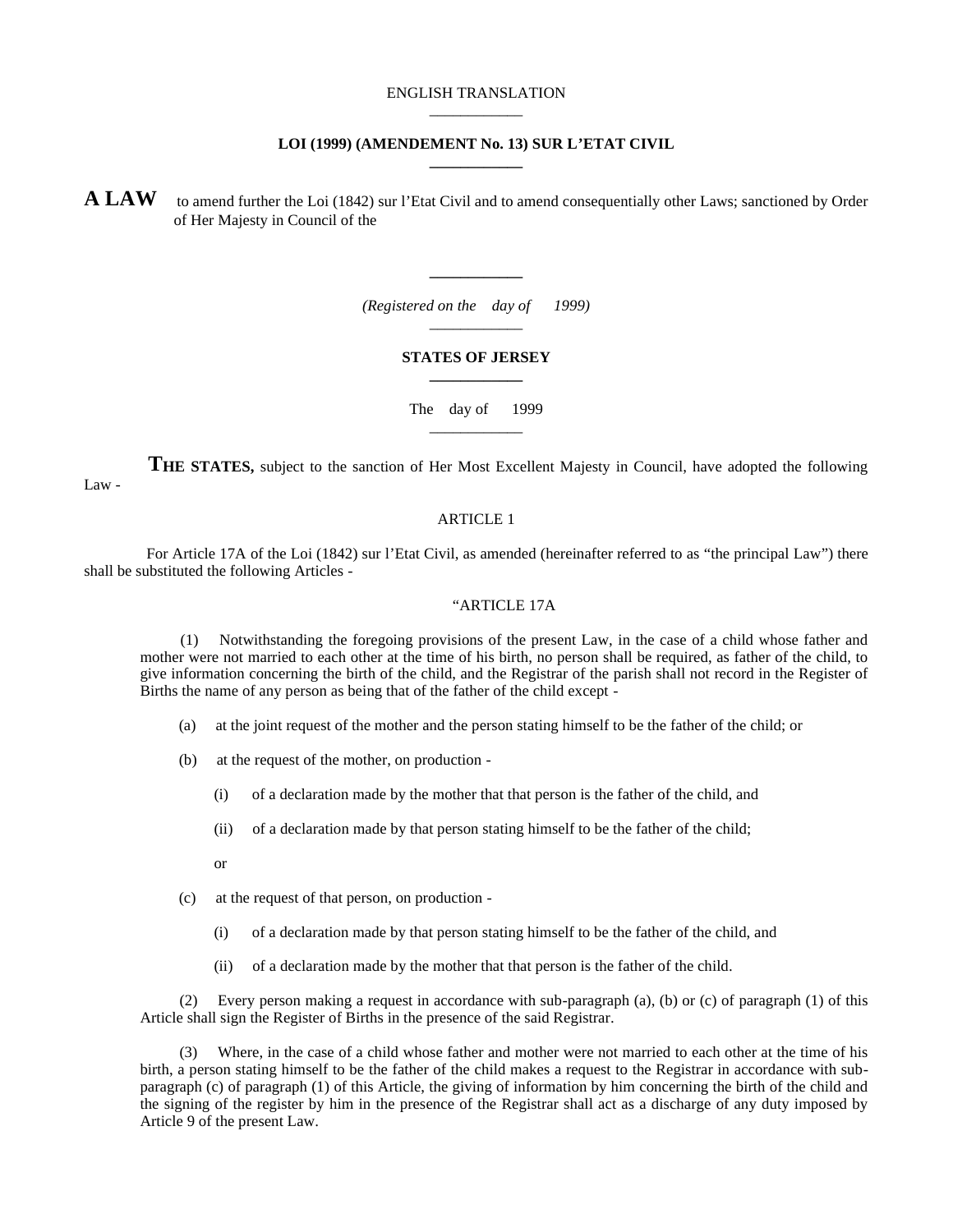(4) Where the Registrar enters the name of a person as father of a child in accordance with this Article, he shall record the child as the illegitimate child of that person and of the mother.

 (5) For the purposes of this Article and Article 17AA of the present Law, any reference to the time of a person's birth shall be taken to include any time during the period beginning with his conception and ending with his birth.

 (6) A declaration for the purposes of this Article or Article 17AA of the present Law shall be in such form and contain such information as the Superintendent Registrar may require, and shall be -

- (a) made before him;
- (b) made on oath before a person duly authorized to administer oaths in the Island; or
- (c) made on oath before a person who appears to the Superintendent Registrar to be authorized to administer oaths outside the Island.

## ARTICLE 17AA

 (1) Where, in accordance with the present Law, the birth of a child whose father and mother were not married to each other at the time of the birth has been registered, and no person has been recorded as the father of the child, the Registrar of the parish, subject to paragraph (2) of this Article, shall re-register the birth so as to record the name of a person as the father -

- (a) at the joint request of the mother and that person; or
- (b) at the request of the mother, on production
	- (i) of a declaration made by the mother that that person is the father of the child, and
	- (ii) of a declaration made by that person stating himself to be the father of the child;
	- or
- (c) at the request of that person, on production
	- (i) of a declaration made by that person stating himself to be the father of the child, and
	- (ii) of a declaration made by the mother that that person is the father of the child.

 (2) No birth shall be re-registered under this Article except in accordance with paragraphs (3) and (4) of this Article and with the authority of the Superintendent Registrar.

- (3) On the re-registration of a birth in accordance with this Article -
- (a) the Registrar shall sign the Register of Births; and
- (b) every person making a request in accordance with sub-paragraph (a), (b) or (c) of paragraph (1) of this Article shall also sign the Register in the presence of the said Registrar; and
- (c) in a case where the re-registration takes place more than three months after the birth, the Superintendent Registrar shall also sign the Register.

 (4) Where the Registrar re-registers the birth of a child in accordance with this Article, he shall record the child as the illegitimate child of the person shown as the father and of the mother.".

#### ARTICLE 2

 In sub-paragraph (d) of paragraph (2), and in paragraph (3), of Article 17B of the principal Law, for the words "Article 17A(2) of the present Law" there shall be substituted the words "Article 17A or Article 17AA of the present Law".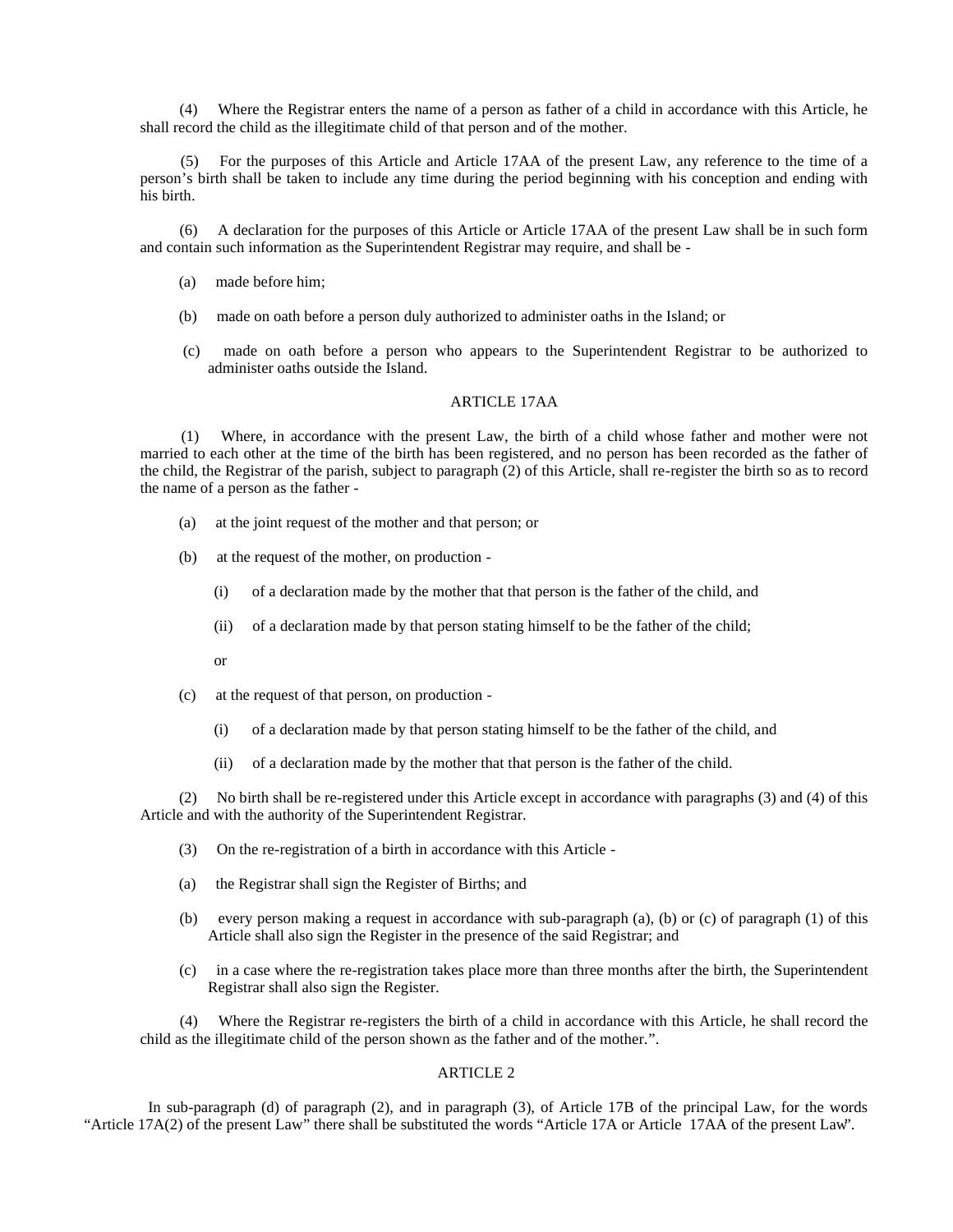#### ARTICLE 3

 In Article 22 of the Adoption (Jersey) Law 1961, as amended, for the words "Article 17B" there shall be substituted the words "Article 17AA or 17B".

#### ARTICLE 4

 In paragraph (4) of Article 3 of the Adoption (Jersey) Law 1965, as amended, for the words "Article 17B" there shall be substituted the words "Article 17AA or 17B".

#### ARTICLE 5

 After paragraph (2) of Article 2 of the Legitimacy (Jersey) Law 1973, as amended, there shall be inserted the following paragraph -

 "(3) For the avoidance of doubt, it is declared that the fact that the birth of a child has been registered or reregistered pursuant to Article 17A or 17AA of the Loi (1842) sur l'Etat Civil is prima facie evidence that the child is not legitimate by birth but, in the case of a child in respect of whom the presumption in paragraph (2) of this Article applies, is not, of itself, sufficient evidence to rebut that presumption.".

## ARTICLE 6

This Law may be cited as the Loi (1999) (Amendement No. 13) sur l'Etat Civil.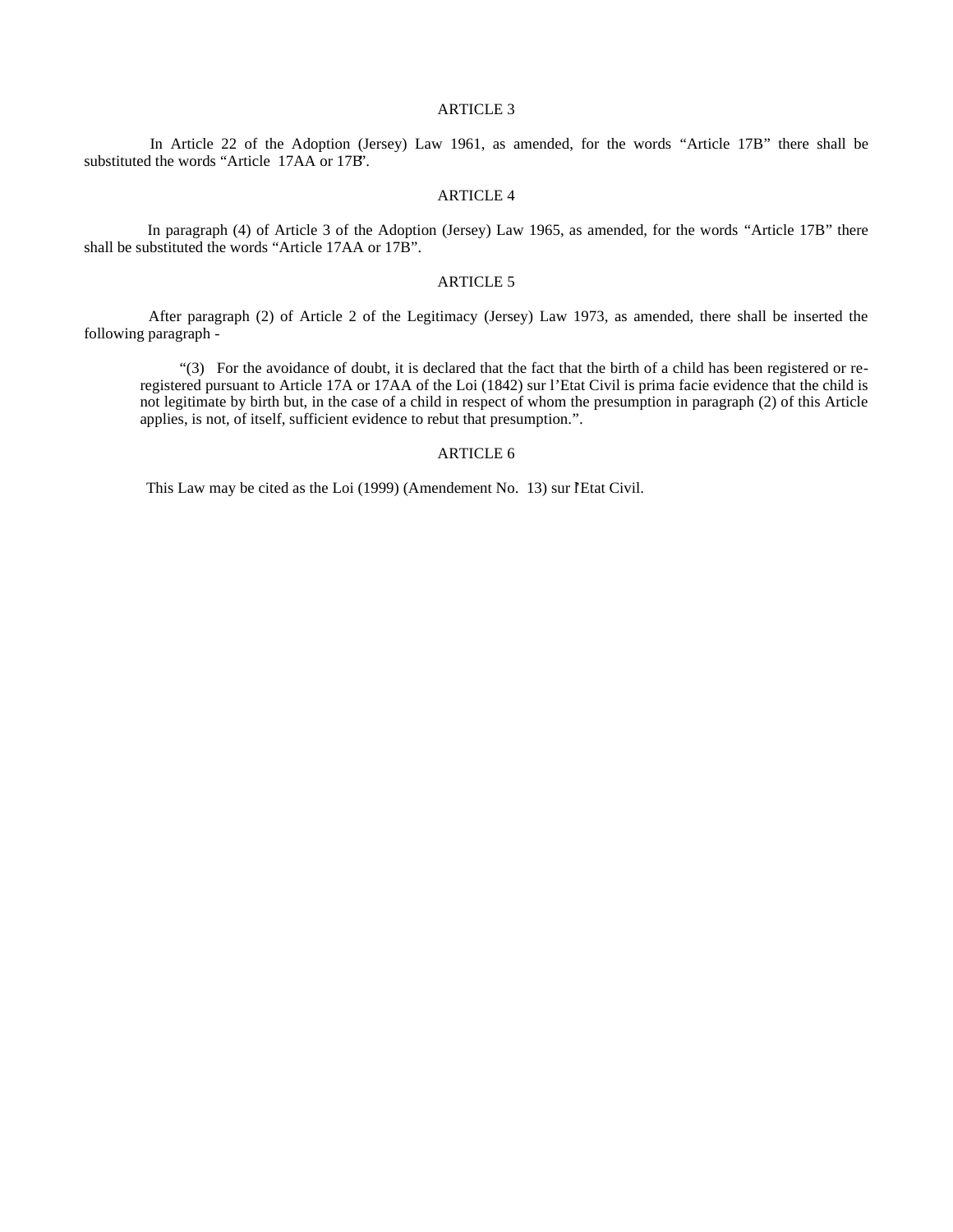#### **LOI (1999) (AMENDEMENT No. 13) SUR L'ETAT CIVIL \_\_\_\_\_\_\_\_\_\_\_\_**

LOI pour modifier en plus la Loi (1842) sur l'Etat Civil et pour modifier secondairement d'autres Lois; confirmée par Ordre de Sa Majesté en Conseil en date du

| (Enregistré le | jour de | 1999) |
|----------------|---------|-------|
|                |         |       |

**\_\_\_\_\_\_\_\_\_\_\_\_**

#### **AUX ETATS DE L'ILE DE JERSEY \_\_\_\_\_\_\_\_\_\_\_\_**

L'An 1999, le jour de \_\_\_\_\_\_\_\_\_\_\_\_

LES ETATS, moyennant la sanction de Sa Très Excellente Majesté en Conseil, ont adopté la Loi suivante -

#### ARTICLE 1

A l'Article 17A de la Loi (1842) sur l'Etat Civil, telle que ladite Loi a été modifiée<sup>[1]</sup> (ci-après désignée "la Loi principale"), seront substitués les Articles suivants -

#### "ARTICLE 17A

 (1) Nonobstant les dispositions précédantes de la présente Loi, dans le cas d'un enfant dont le père et la mère n'étaient pas mariés l'un à l'autre au moment de sa naissance, aucune personne ne sera tenue, en tant que père de l'enfant, de fournir des renseignements concernant la naissance de l'enfant, et l'Enregistreur de la paroisse ne consignera dans le Registre des Naissances le nom d'aucune personne comme étant le père de l'enfant sauf -

- (a) à la requête conjointe de la mère et de la personne se présentant comme étant le père de l'enfant; ou
- (b) à la requête de la mère, sur présentation
	- (i) d'une déclaration effectuée par la mère que ladite personne est le père de l'enfant, et
	- (ii) d'une déclaration effectuée par ladite personne se déclarant comme étant lui-même le père de l'enfant;

ou

- (c) à la requête de ladite personne, sur présentation
	- (i) d'une déclaration effectuée par ladite personne se déclarant comme étant lui-même le père de l'enfant, et
	- (ii) d'une déclaration effectuée par la mère que ladite personne est le père de l'enfant.

 (2) Toute personne effectuant une requête conformément au sous-alinéa (a), (b) ou (c) de l'alinéa (1) de cet Article sera tenue de signer le Registre des Naissances en présence dudit Enregistreur.

 (3) Lorsque, dans le cas d'un enfant dont le père et la mère n'étaient pas mariés l'un à l'autre au moment de sa naissance, une personne se déclarant comme étant le père de l'enfant effectue une requête à l'Enregistreur conformément au sous-alinéa (c) de l'alinéa (1) de cet Article, la fourniture des renseignements par lui concernant la naissance de l'enfant ainsi que la signature au sein du Registre par lui en présence de l'Enregistreur seront tenues comme satisfaisant toute obligation imposée par l'Article 9 de la présente Loi.

(4) Lorsque l'Enregistreur consigne le nom d'une personne comme étant celui du père conformément à cet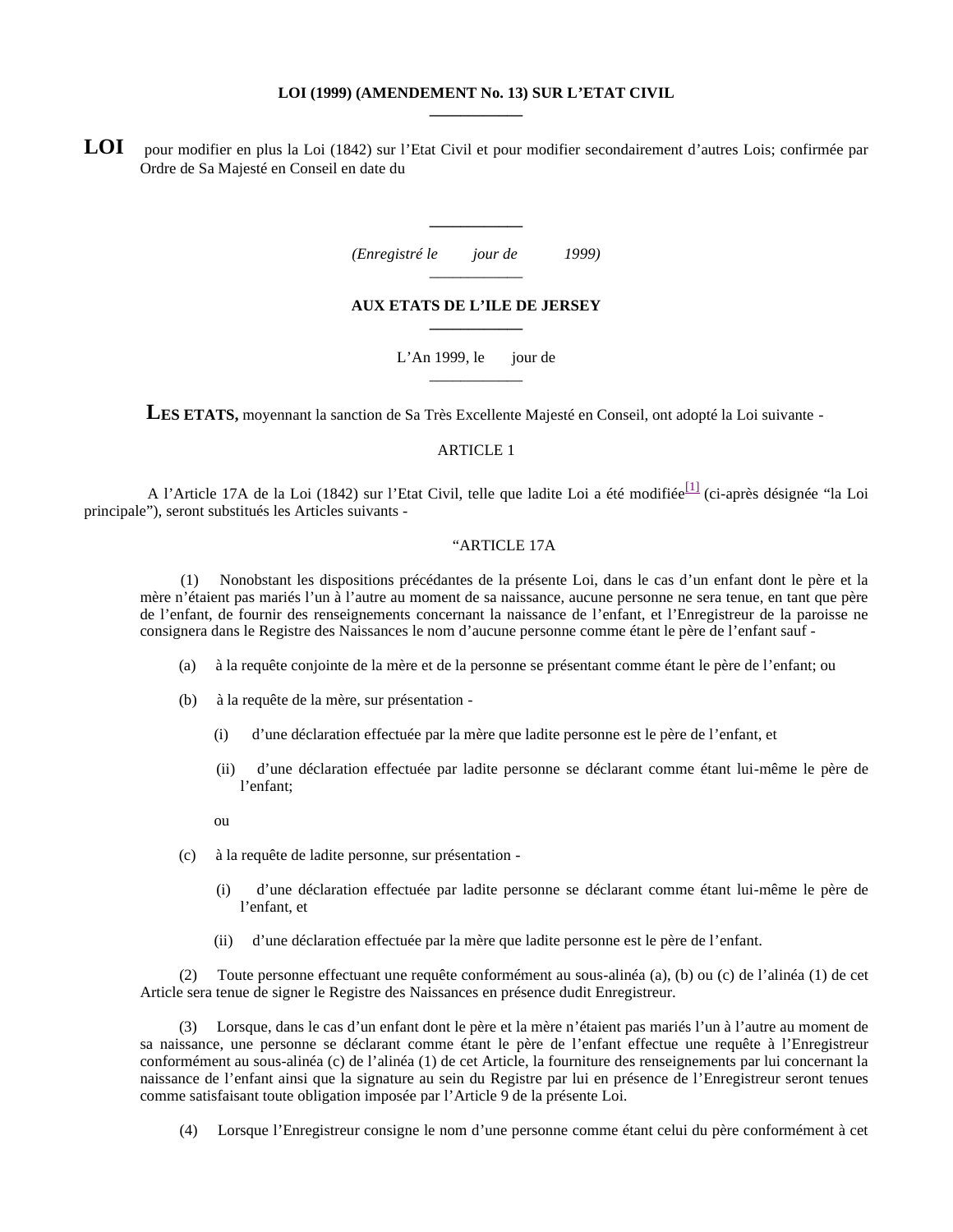Article, il enregistrera l'enfant comme étant l'enfant illégitime de cette personne et de la mère.

 (5) Aux fins de cet Article et de l'Article 17AA de la présente Loi, toute référence au moment de la naissance d'une personne sera entendue comme incluant tout moment pendant la période commençant avec sa conception et terminant avec sa naissance.

Une déclaration aux fins de cet Article ou de l'Article 17AA de la présente Loi sera en telle forme et contiendra tels renseignements que l'Enregistreur-Surintendant pourra exiger, et sera -

- (a) effectuée par-devant lui;
- (b) faite sous serment par-devant une personne dûment autorisée à faire prêter serment dans l'Ile; ou
- (c) faite sous serment par-devant une personne apparaissant à l'Enregistreur-Surintendant comme étant autorisée à faire prêter serment hors de l'Ile.

#### ARTICLE 17AA

 (1) Lorsque, conformément à la présente Loi, la naissance d'un enfant dont le père et la mère n'étaient pas mariés l'un à l'autre au moment de sa naissance a été enregistrée, et que personne n'a été consignée comme étant le père de l'enfant, l'Enregistreur de la paroisse, sous réserve des dispositions de l'alinéa (2) de cet Article, sera tenu d'enregistrer de nouveau la naissance afin de faire consigner le nom d'une personne comme étant le père -

- (a) à la requête conjointe de la mère et de ladite personne; ou
- (b) à la requête de la mère, sur présentation
	- (i) d'une déclaration effectuée par la mère que ladite personne est le père de l'enfant, et
	- (ii) d'une déclaration effectuée par ladite personne se déclarant comme étant lui-même le père de l'enfant;

ou

- (c) à la requête de ladite personne, sur présentation
	- (i) d'une déclaration effectuée par ladite personne se déclarant comme étant lui-même le père de l'enfant, et
	- (ii) d'une déclaration effectuée par la mère que ladite personne est le père de l'enfant.

 (2) Il ne sera procédé à aucun nouvel enregistrement de naissance en vertu de cet Article sauf conformément aux alinéas (3) et (4) de cet Article et avec l'autorité de l'Enregistreur-Surintendant.

- (3) Lors du nouvel enregistrement d'une naissance conformément à cet Article -
- (a) l'Enregistreur sera tenu de signer le Registre des Naissances; et
- (b) toute personne effectuant une requête conformément au sous-alinéa (a), (b) ou (c) de l'alinéa (1) de cet Article sera tenue en outre de signer le Registre en présence dudit Enregistreur; et
- (c) dans le cas où le nouvel enregistrement est effectuée plus de trois mois après la naissance, l'Enregistreur-Surintendant sera tenu en outre de signer le Registre.

 (4) Lorsque l'Enregistreur procède au nouvel enregistrement de naissance d'un enfant conformément à cet Article, il consignera l'enfant comme étant l'enfant illégitime de la personne figurant comme étant le père et de la mère.".

#### ARTICLE 2

Dans le sous-alinéa (d) de l'alinéa (2) et l'alinéa (3) de l'Article 17B de la Loi principale, aux mots "l'Article